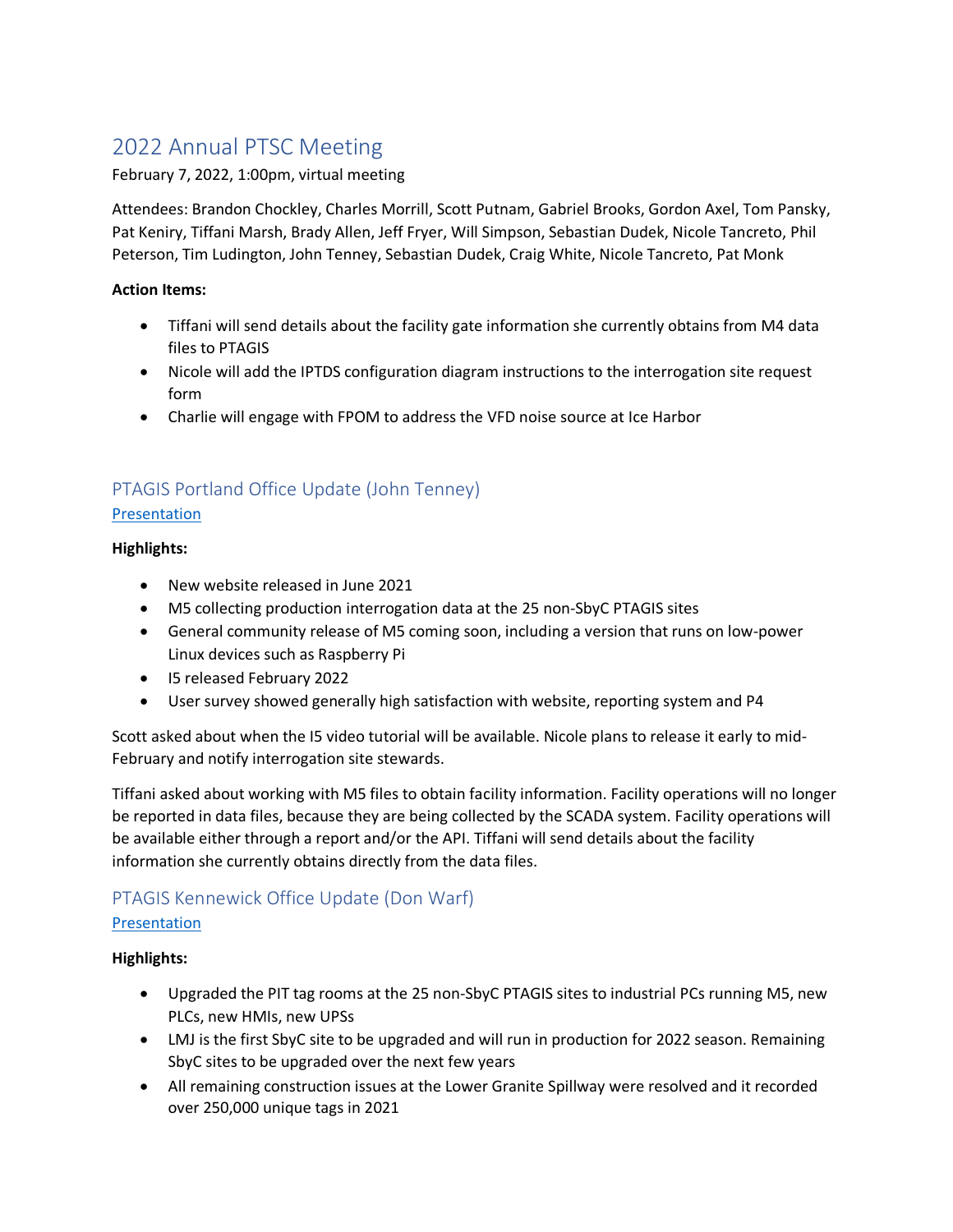- BO2 Cascades Island Relocation project will be finished before 2022 season begins, new UMT and counting window antennas will replace the original weir orifice antennas
- BO4 slot antennas were replaced prior to 2021 season
- Developed prototype antenna for an automated gate at the Bonneville Ice and Trash Sluiceway
- Installed antennas to monitor the barge load lines at Lower Monumental, Little Goose, and Lower Granite prior to 2021 season

Charlie asked about the defining characteristics of industrial PCs. Don said they are stripped down, low power machines, with bare-bones version of Windows on a long-term service contract that doesn't need to be updated over the life of the contract, that may provide a decade of service, while being about the same cost as consumer PCs that have been used before.

Charlie asked when Don thought the prototype ice and trash sluiceway antenna could be deployed. Don said the Corps wanted to see a more complete prototype before proceeding with the project.

Tiffani said that the Corps has an hourly flow website that can give you a ballpark estimate of when the Lower Granite RSW gate is opening and will send a link to Don. Brandon let us know that it is a few hours behind real-time.

Don asked the Committee what they would like to do about the 25 minutes per day that Ice Harbor goes out of detection due to noise from the VFDs that control the lock gates. Charlie will continue to encourage the Corps to act on it and will follow up with them at FPOM. Don said that the issue is fixable, is not a big expense, but it will take a lot of man hours from Corps personnel.

Charlie asked if anyone has requested improved juvenile detection at Prosser. Pat Monk said that a high proportion of fish passing Prosser go through the bypass, so there is no need to add detection over the spillway.

## NOAA PIT R&D Update (Gabriel Brooks) **[Presentation](https://www.ptagis.org/content/documents/NOAA_PTSC_2022_02_07.pdf)**

### **Highlights:**

- Developed prototype multiplexor system with Biomark in 2021, expecting delivery of two final units in 2022
- Modify TWX antennas after 2022 season to incorporate the new IS1001-Mux
- Reinstall PD7 interrogation site on pile dike in the estuary
- Install a new system on pile dike 57
- Complete synchronization upgrade for GRS
- Live fish test planned for March 2022

Gordy gave some details on the plans for live fish test:

- Fish from Clearwater Hatchery picked up March 15, tagged March 16, released on March 17
- Release on the north side, middle and south side of the entrance to the RSW.
- 1000 12mm tags, 400 9mm, and ~150 half-telegram tags released in each location
- Partner with Ken Tiffan, USGS, to use some 8mm tags that are used upstream.